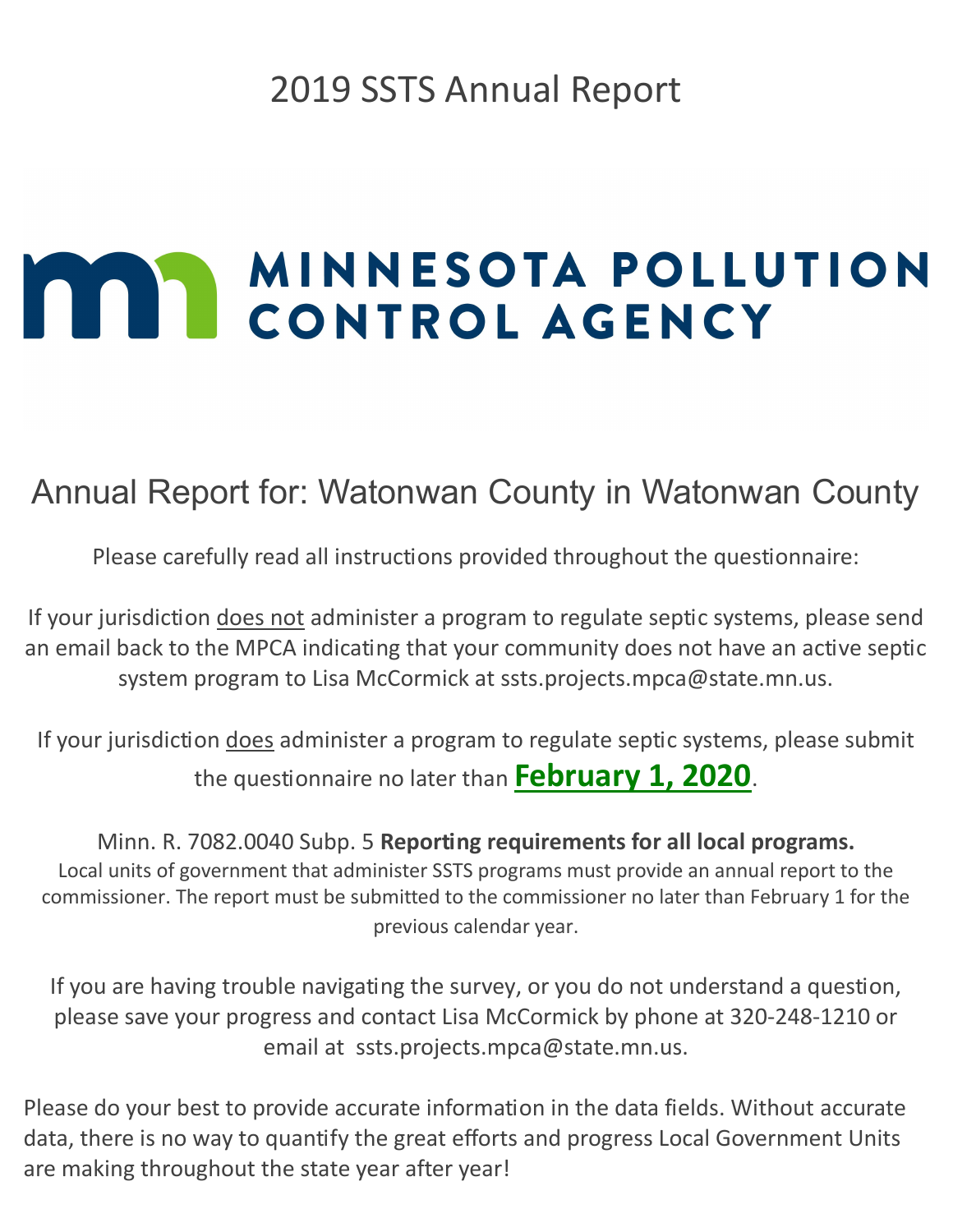Please ensure the following information can be used to contact the SSTS administrator within your department. The MPCA uses this survey to maintain an annually updated contact list of all local SSTS program administrators statewide.

Definitions:

SSTS Program Contact - an individual who can be contacted at Watonwan County for items such as: ordinance administration, permit issuance/review, the receipt and coordination of this survey, and all other local SSTS related questions.

SSTS Inspector - an individual authorized to conduct inspections on behalf of Watonwan County. If you have mulitple inspectors, only provide the contact information for one of them.

Department Head - an individual in a supervisory position who oversees the activities of the SSTS program.

#### Official Contact Information:

| <b>SSTS Program</b><br>Contact | David Haler                   |
|--------------------------------|-------------------------------|
| Department                     | <b>Land Management</b>        |
| Phone<br>$(555 - 555 - 5555)$  | 507-375-1225                  |
| Email                          | david.haler@co.watonwan.mn.us |
| <b>Street Address</b>          | 108 8th St S                  |
| City                           | St. James                     |
| <b>State</b>                   | <b>MN</b>                     |
| Zip                            | 56081                         |
|                                |                               |

Fax

SSTS Inspector (This is your primary inspector contact information. You will list all authorized inspectors later in the survey.)

Name

Email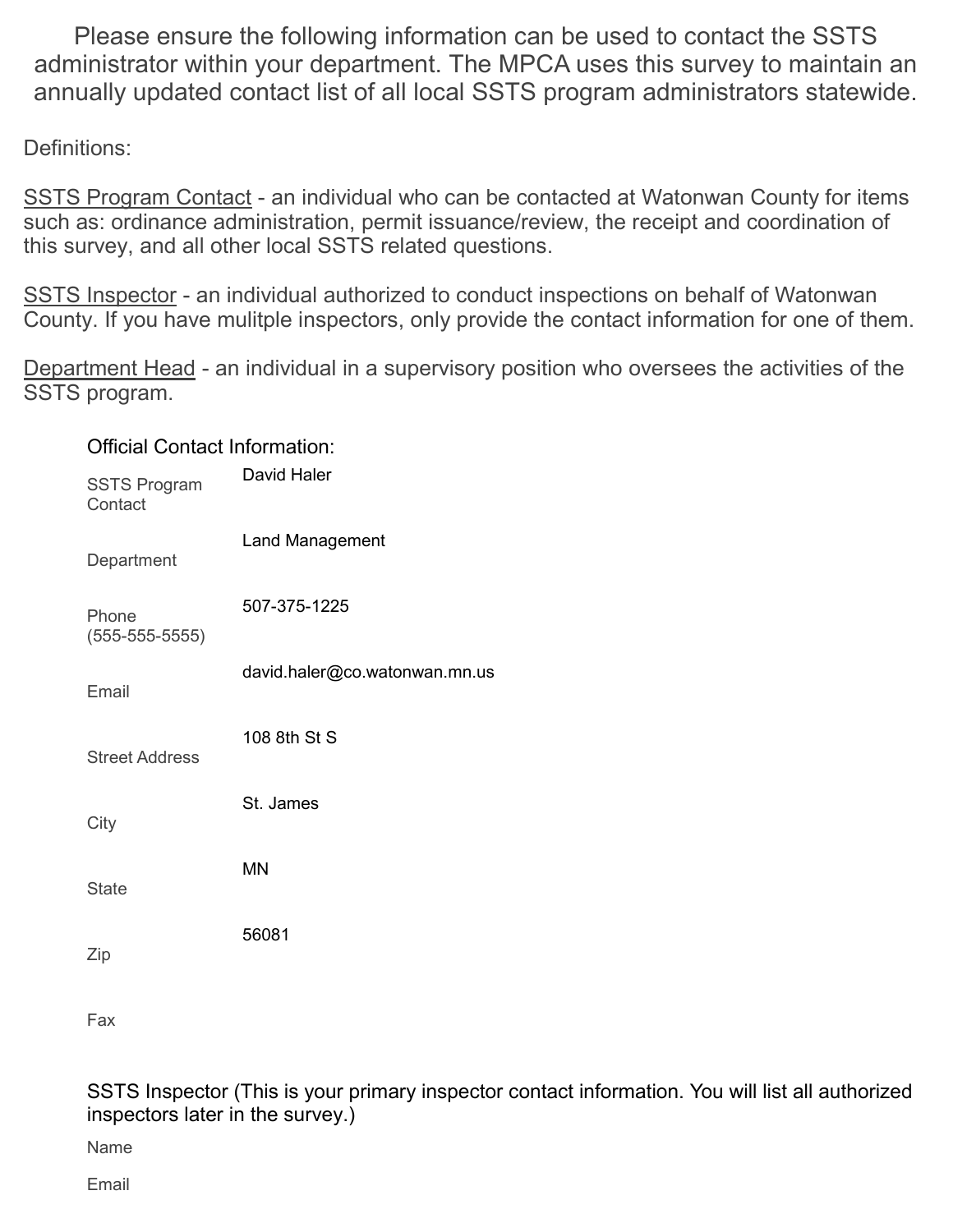Department Head (if applicable)

Name David Haler

Email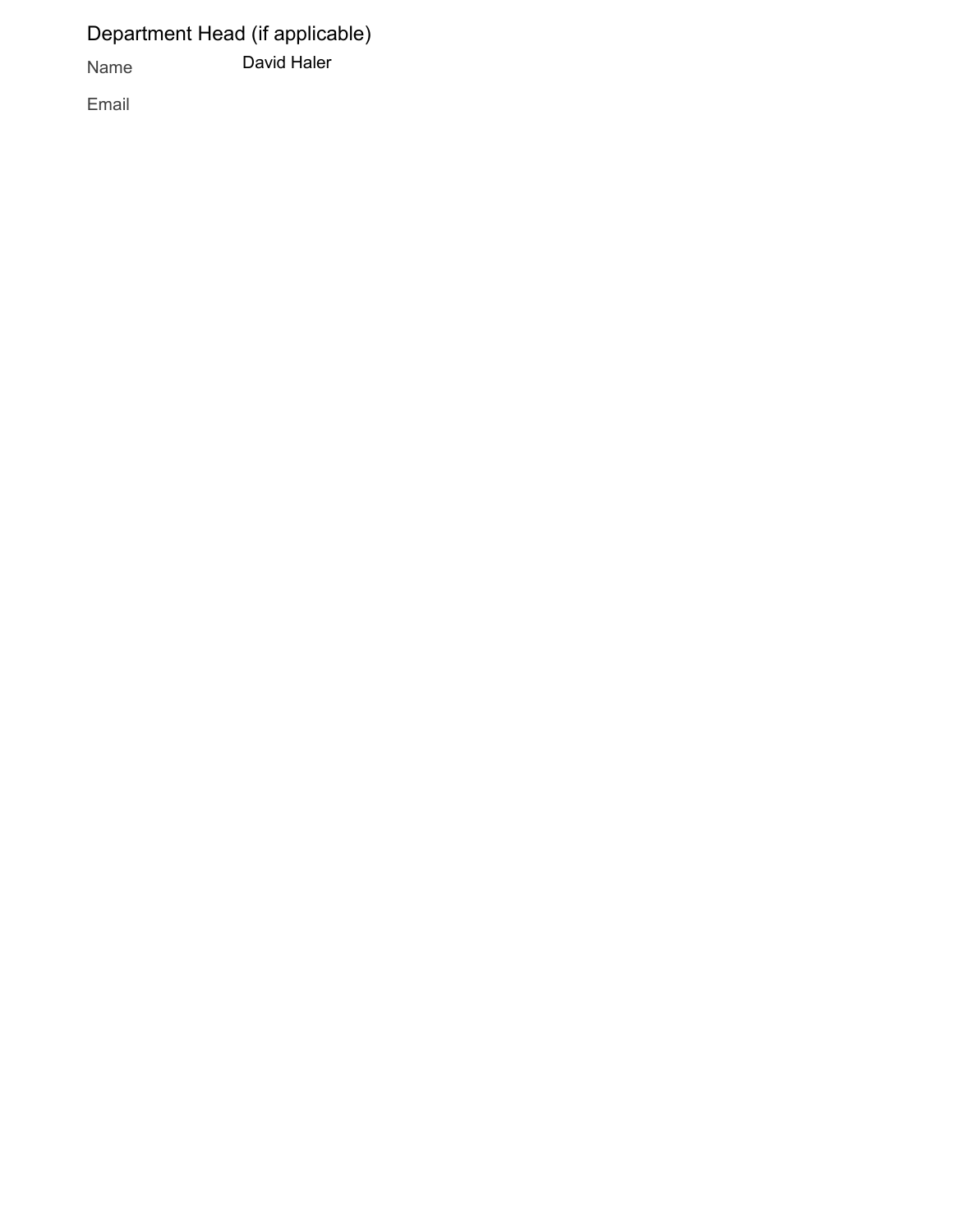Please enter the contact information for each SSTS Program within your county boundaries.

Are there other SSTS programs operating within your county boundaries?



These are the names of the SSTS programs the MPCA has previously identified within your county boundaries. Please disregard the [No Reply], as they indicate blank data entry fields in our system.

Not asked Not asked Not asked Not asked Not asked Not asked Not asked Not asked Not asked Not asked Not asked Not asked Not asked Not asked Not asked Not asked Not asked Not asked Not asked Not asked Not asked Not asked Not asked Not asked Not asked Not asked Not asked Not asked Not asked Not asked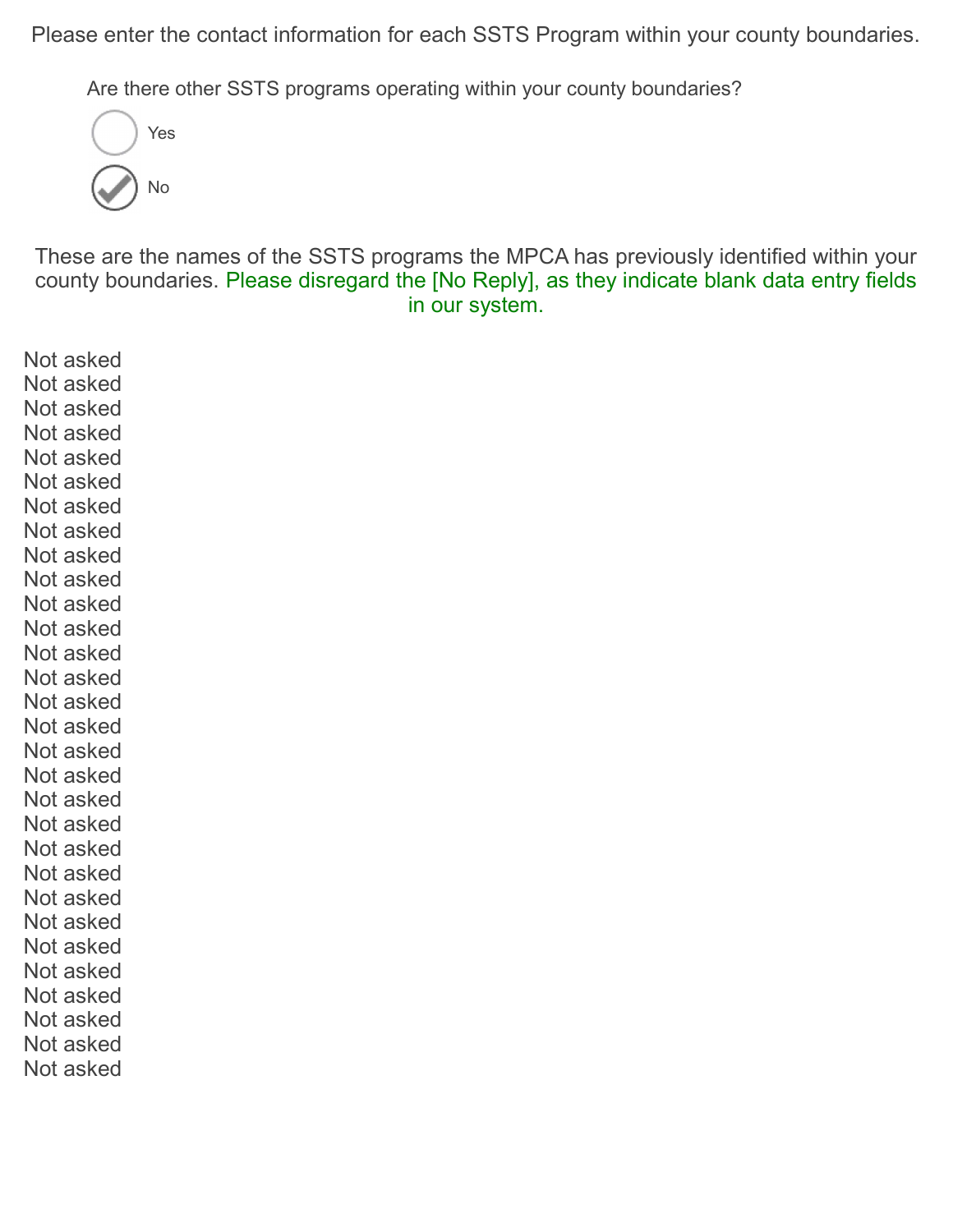Please answer the following ordinance specific questions:

Does your jurisdiction use Alternative Local Standards (ALS) in your ordinance for existing systems?



Does your jurisdiction use ALS in your ordinance for New or Replacement SSTS that specifies using a minimum of 2' of vertical separation in allowable areas?



Does your jurisdiction use ALS for New or Replacement systems using 2006 rules?

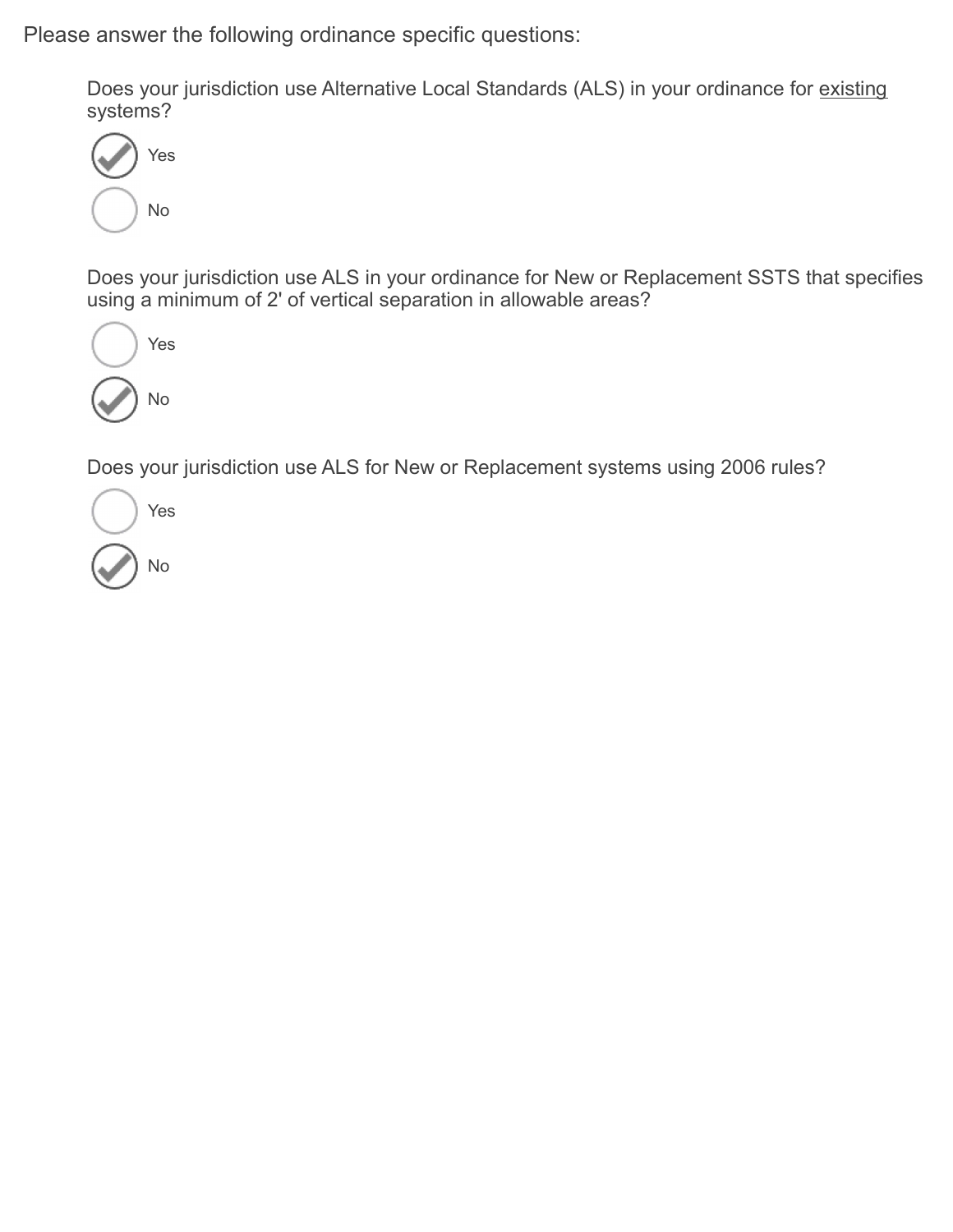Does your jurisdiction track the maintenance (pumping) of SSTS?



Does your jurisdiction require compliance inspections for property transfers?



Does your jurisdiction approve SSTS designs BEFORE issuance of a construction permit?



At what point during the review process do you most often perform infield soil verifications?



Prior to issuing permit

During construction

After construction

We do not verify soils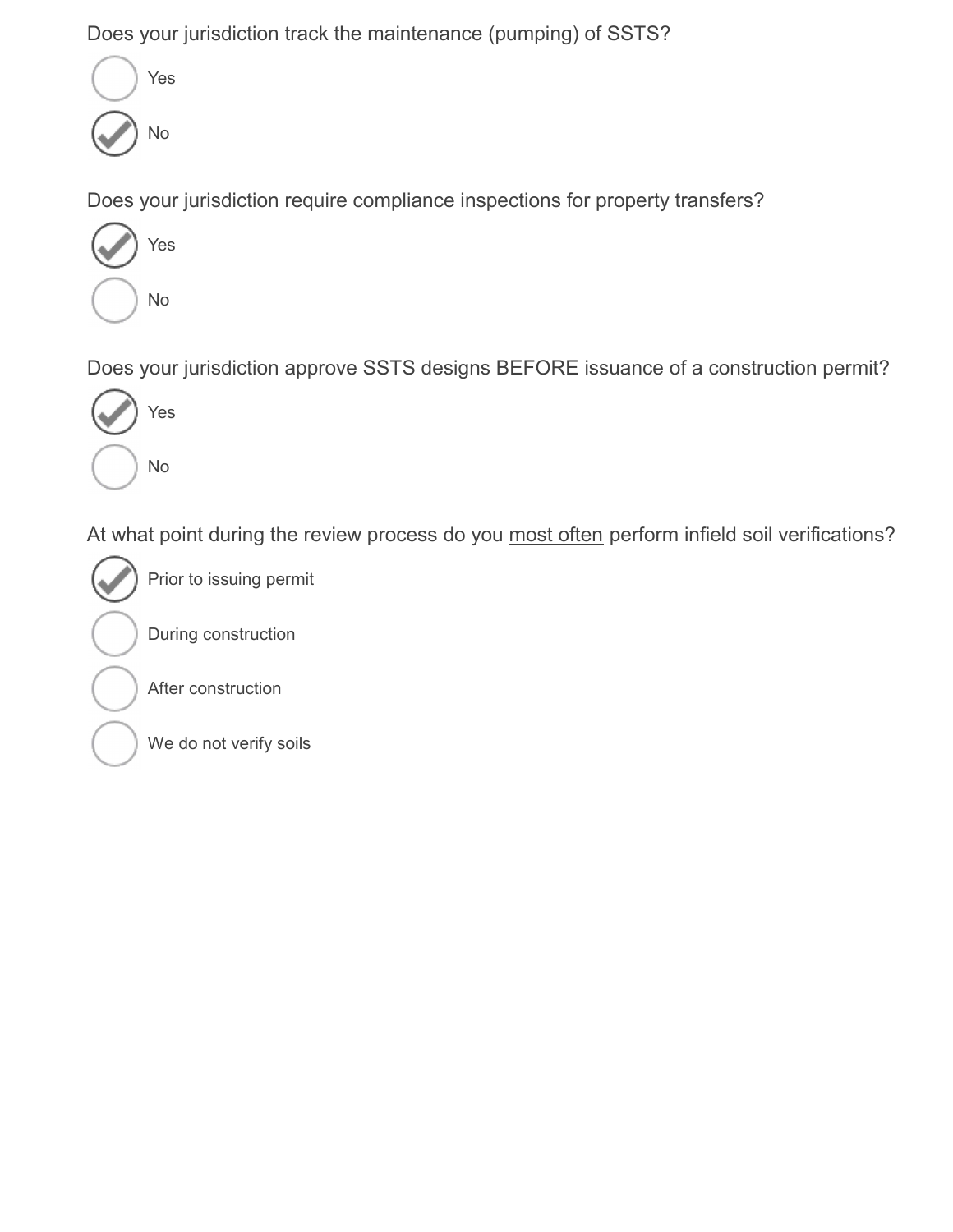Number of Construction Permits Issued for **Residential** SSTS by System Type:

| Type I - Trench/Rock:                                      | 0 |
|------------------------------------------------------------|---|
| Type I - Trench/EZ Flow:                                   | 1 |
| Type I - Trench/Chambers:                                  | 1 |
| Type I - Seepage or Pressure Beds:                         | O |
| Type I - Mound:                                            | 8 |
| Type I - At Grade:                                         | 3 |
| Type II - Privies, Holding Tanks, &<br>Floodplain Areas:   | 2 |
| Type III Systems:                                          | O |
| <b>Type IV Systems - Registered Treatment</b><br>Products: | O |
| Type V Systems:                                            |   |
|                                                            |   |

## Residential Operating Permits Issued for:

| <b>Type II Holding Tanks:</b> |  |
|-------------------------------|--|
| Type IV Systems:              |  |
| Type V Systems:               |  |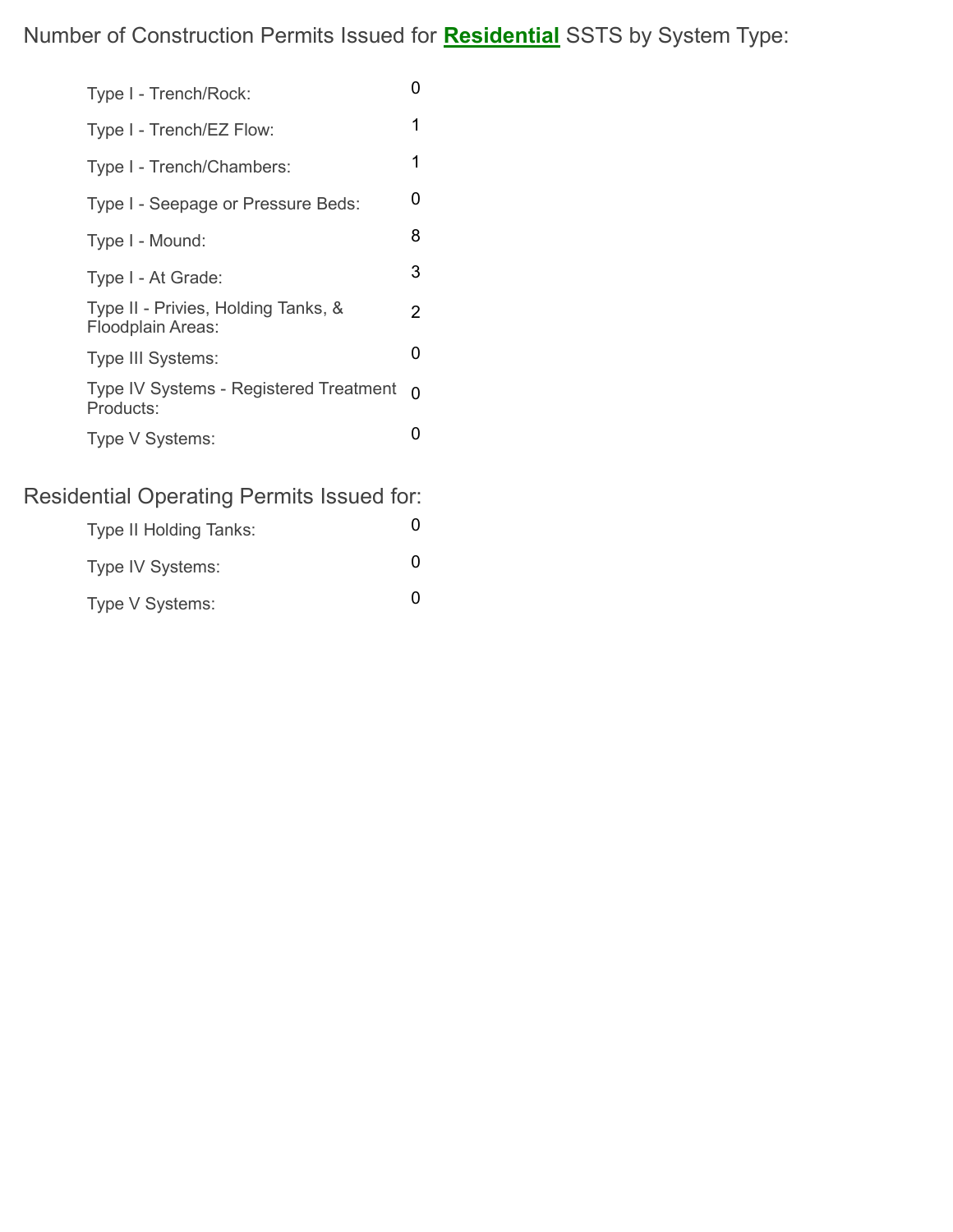| Type I - Trench/Rock:                                    | ი |
|----------------------------------------------------------|---|
| Type I - Trench/EZ Flow:                                 | 0 |
| Type I - Trench/Chambers:                                | 0 |
| Type I - Seepage or Pressure Beds:                       | 0 |
| Type I - Mound:                                          | 1 |
| Type I - At Grade:                                       | 0 |
| Type II - Privies, Holding Tanks, &<br>Floodplain Areas: | 0 |
| Type III systems:                                        | 0 |
| Type IV systems - Registered Treatment<br>Products:      | 0 |
| Type V systems:                                          | O |

### Other Establishment Operating Permits Issued for:

| <b>Type II Holding Tanks:</b> | $\mathbf{\Omega}$ |
|-------------------------------|-------------------|
| Type IV Systems:              | O                 |
| Type V Systems                | O                 |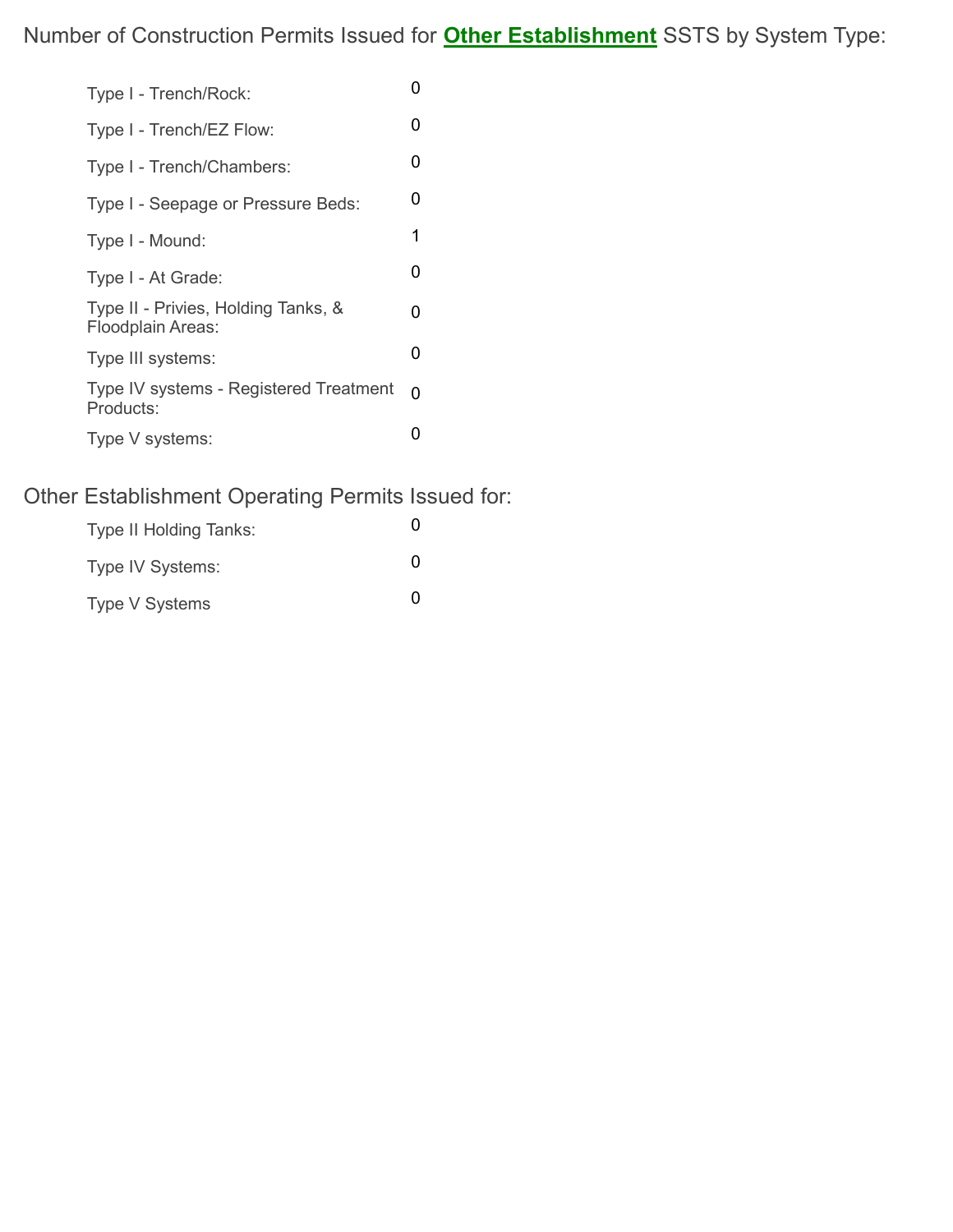Number of Construction Permits Issued for **Residential** SSTS by Flow Volume:

### New Systems

| 1-2,499 gal/day:      |   |
|-----------------------|---|
| 2,500-4,999 gal/day:  | 0 |
| 5,000-10,000 gal/day: | 0 |
|                       |   |

## Replacement Systems

| 1-2,499 gal/day:      | 13.          |
|-----------------------|--------------|
| 2,500-4,999 gal/day:  | $\mathbf{0}$ |
| 5,000-10,000 gal/day: | O            |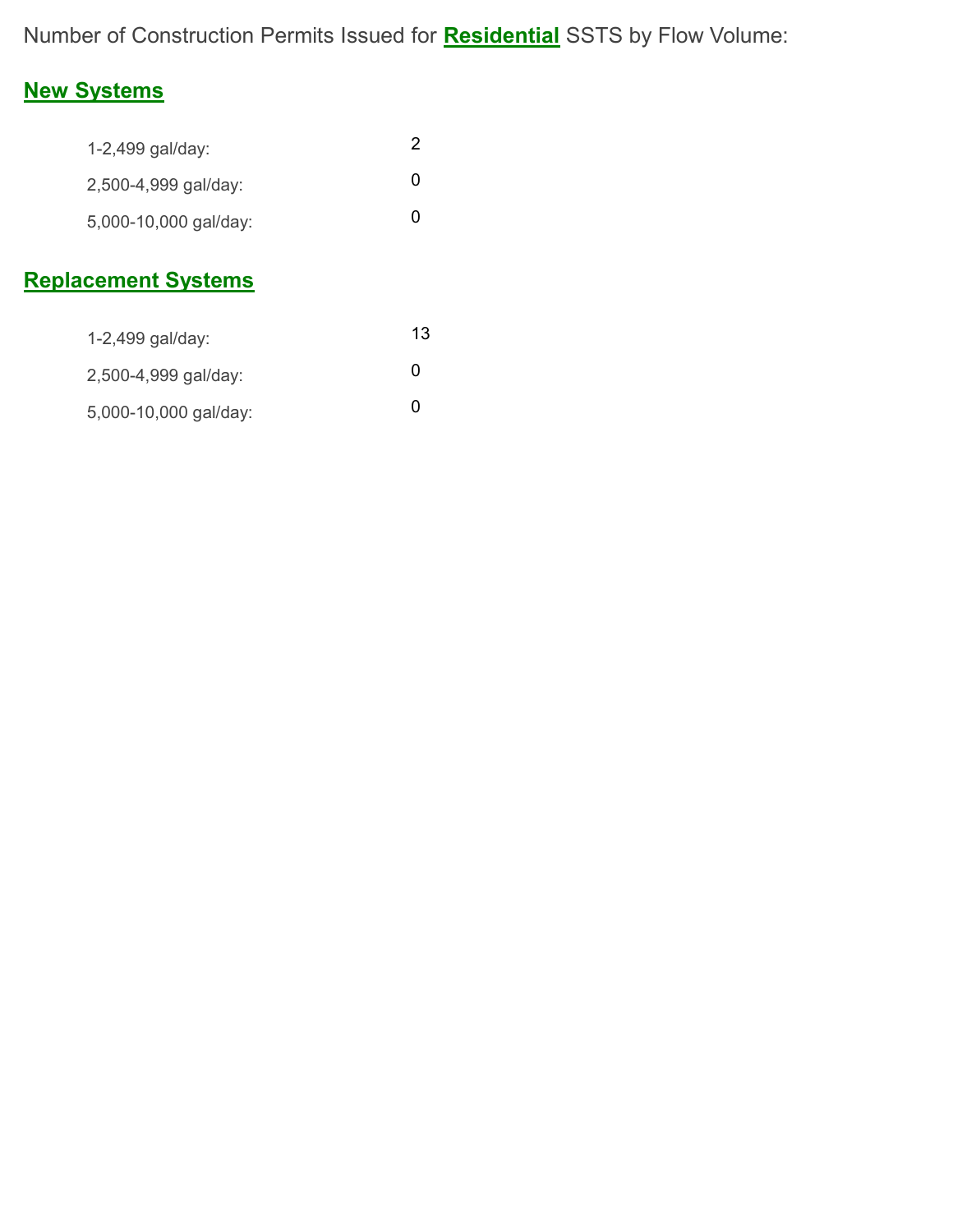Number of Construction Permits Issued for **Other Establishment** SSTS by Flow Volume:

## New Systems

| 1-2,499 gal/day:      |   |
|-----------------------|---|
| 2,500-4,999 gal/day:  | 0 |
| 5,000-10,000 gal/day: | O |

## Replacement Systems

| 1-2,499 gal/day:      | 0 |
|-----------------------|---|
| 2,500-4,999 gal/day:  | O |
| 5,000-10,000 gal/day: | O |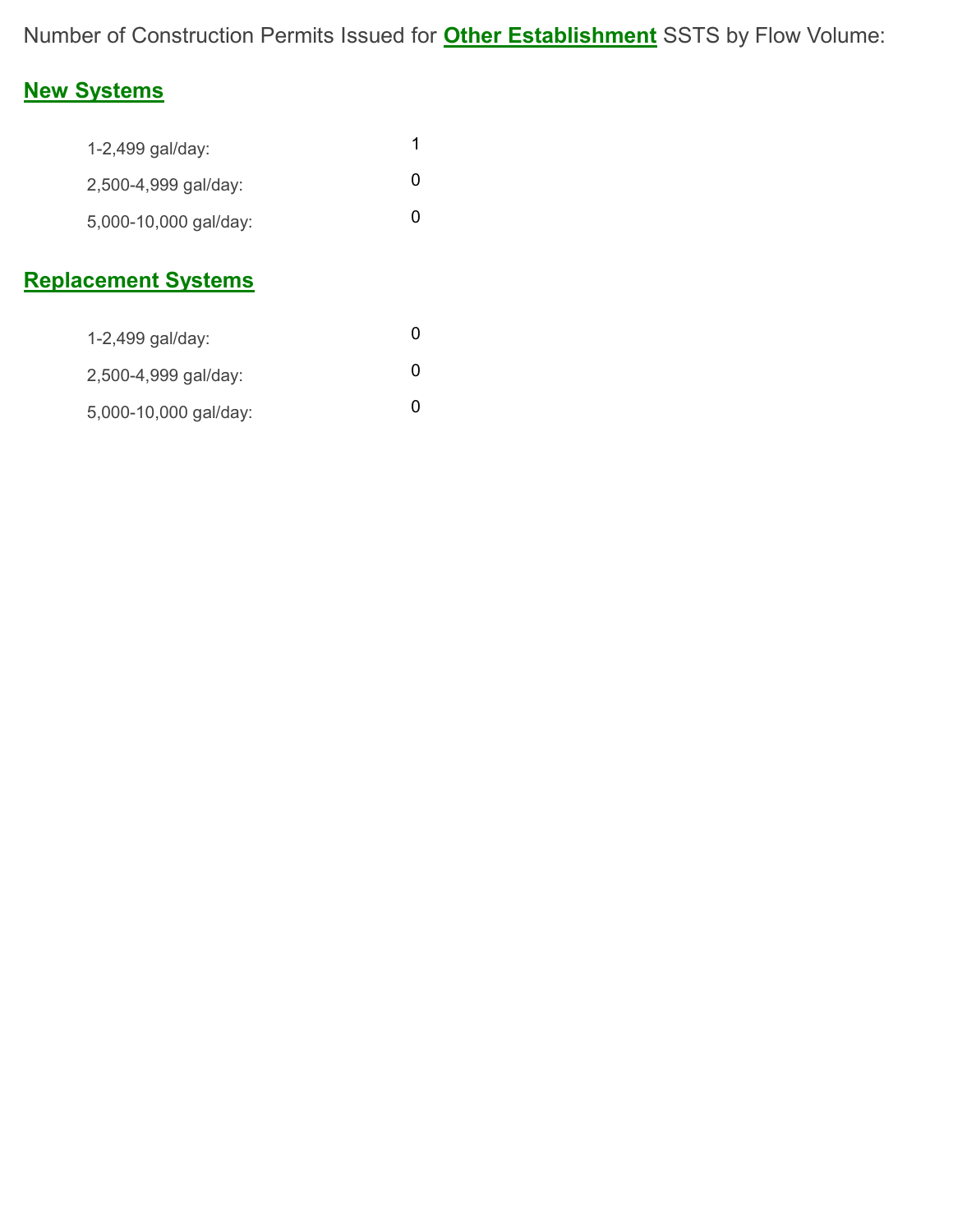Number of SSTS Repair Permits issued for:

\*\*Note - this data point does not include replacement systems. LGUs who issue permits for minor/component repairs place figures here, if you do not issue permits for repairs, enter 0.

Residential SSTS: 0

Other establishment SSTS: 0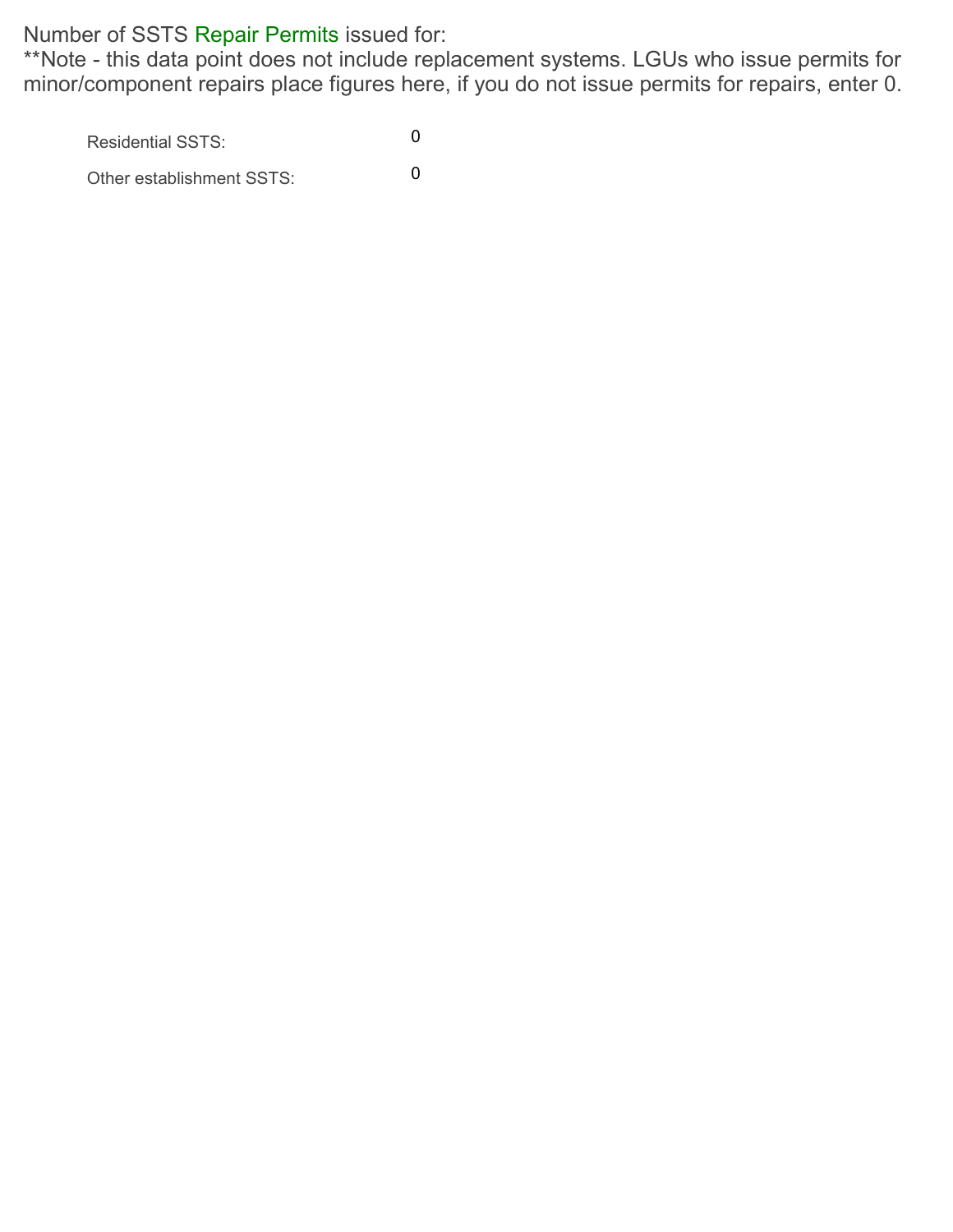Numbers of SSTS in your jurisdiction for the following:

\*\*Note if you do not know how many total SSTS you have for each category, please do your best to provide an estimate. Zero  $(0)$  is not an appropriate response if the exact total is unknown. Please call Lisa at the number below if you would like to discuss possible methods to obtain estimates. This in an important data point to quantify the SSTS program both statewide and locally.

|                     | Full-time dwellings with SSTS:                        | 1232 |
|---------------------|-------------------------------------------------------|------|
|                     | Seasonal dwellings with SSTS:                         | 33   |
|                     | Other establishments served by SSTS:                  | 14   |
| <b>Cluster SSTS</b> |                                                       |      |
|                     | Total number of Cluster SSTS:                         | 2    |
|                     | Total number of structures served by<br>Cluster SSTS: | 25   |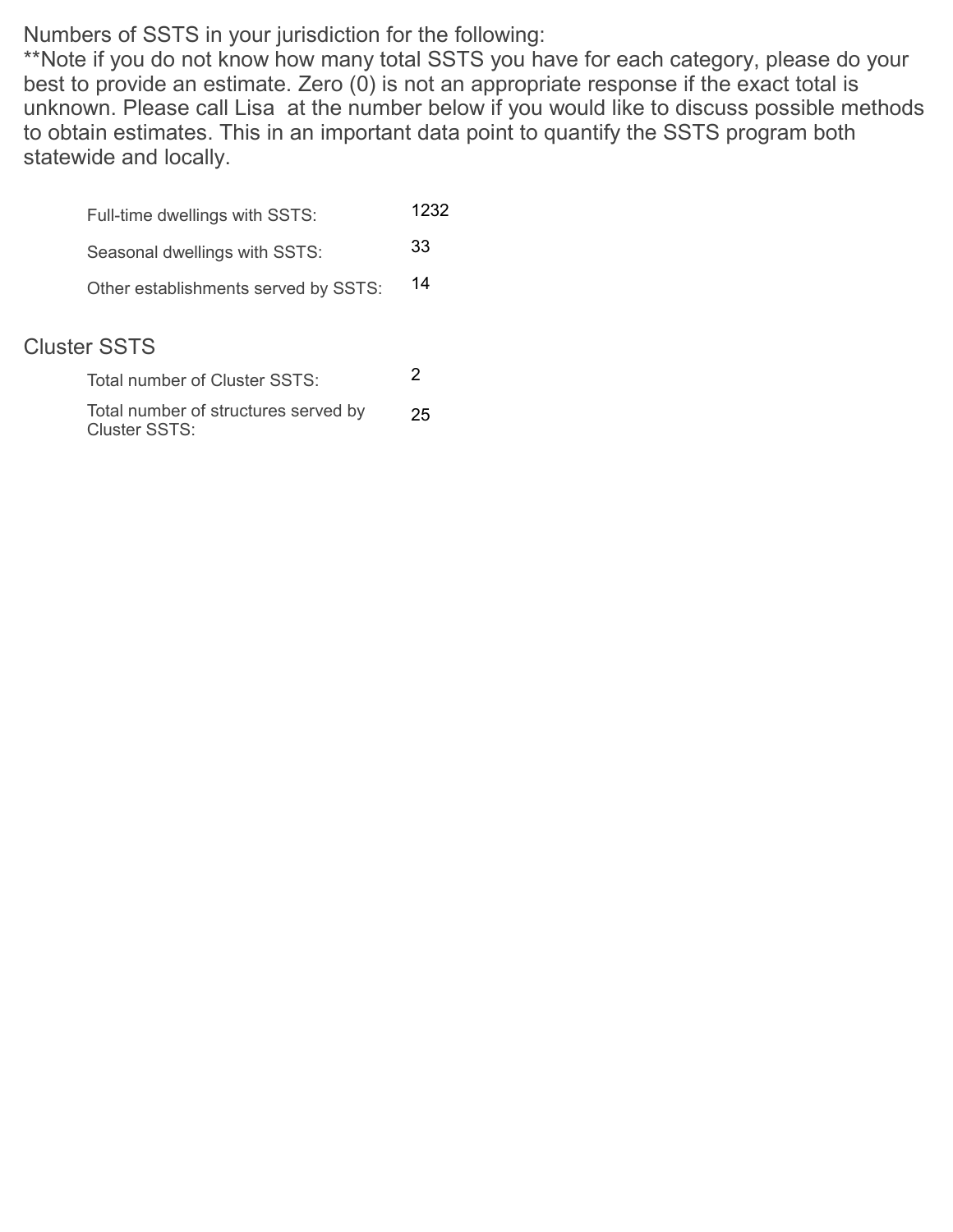Please provide answers to the following compliance questions: \*Note - do not include the % symbol in your responses.

#### **Estimated** percentage of all systems in your jurisdiction:

| Failing to protect groundwater (%)                     | 12  |
|--------------------------------------------------------|-----|
| Imminent threat to public health and<br>safety $(\% )$ | 10  |
| Compliant SSTS (%)                                     | 78  |
| Percentage Total (must equal 100%):                    | 100 |

Number of Existing System compliance inspections conducted in your area (Private & LGU): 21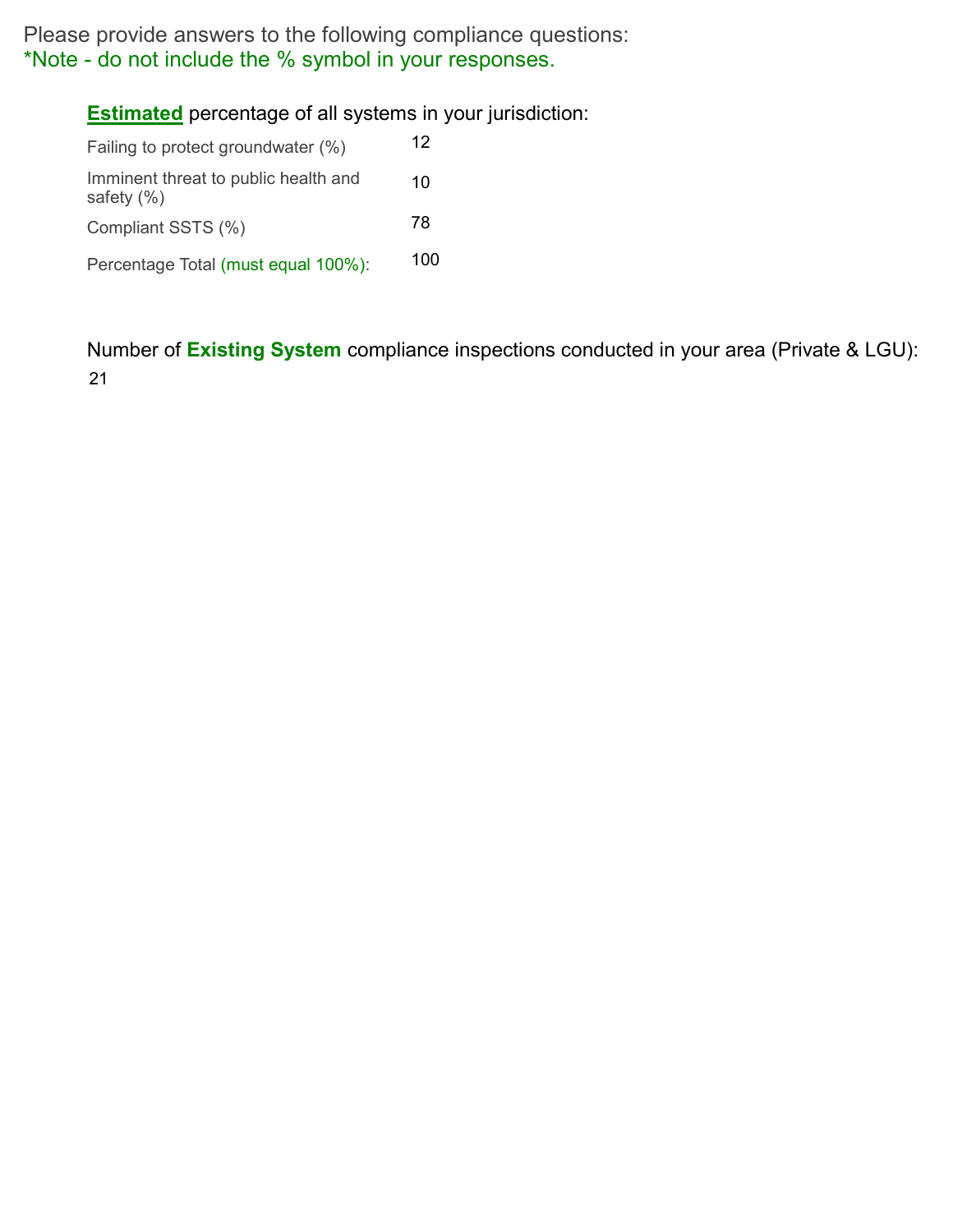Total number of noncompliant properties mitigated by:

Connecting to centralized sewer 1 Abandonment or removal of a dwelling 4 Government buyout 0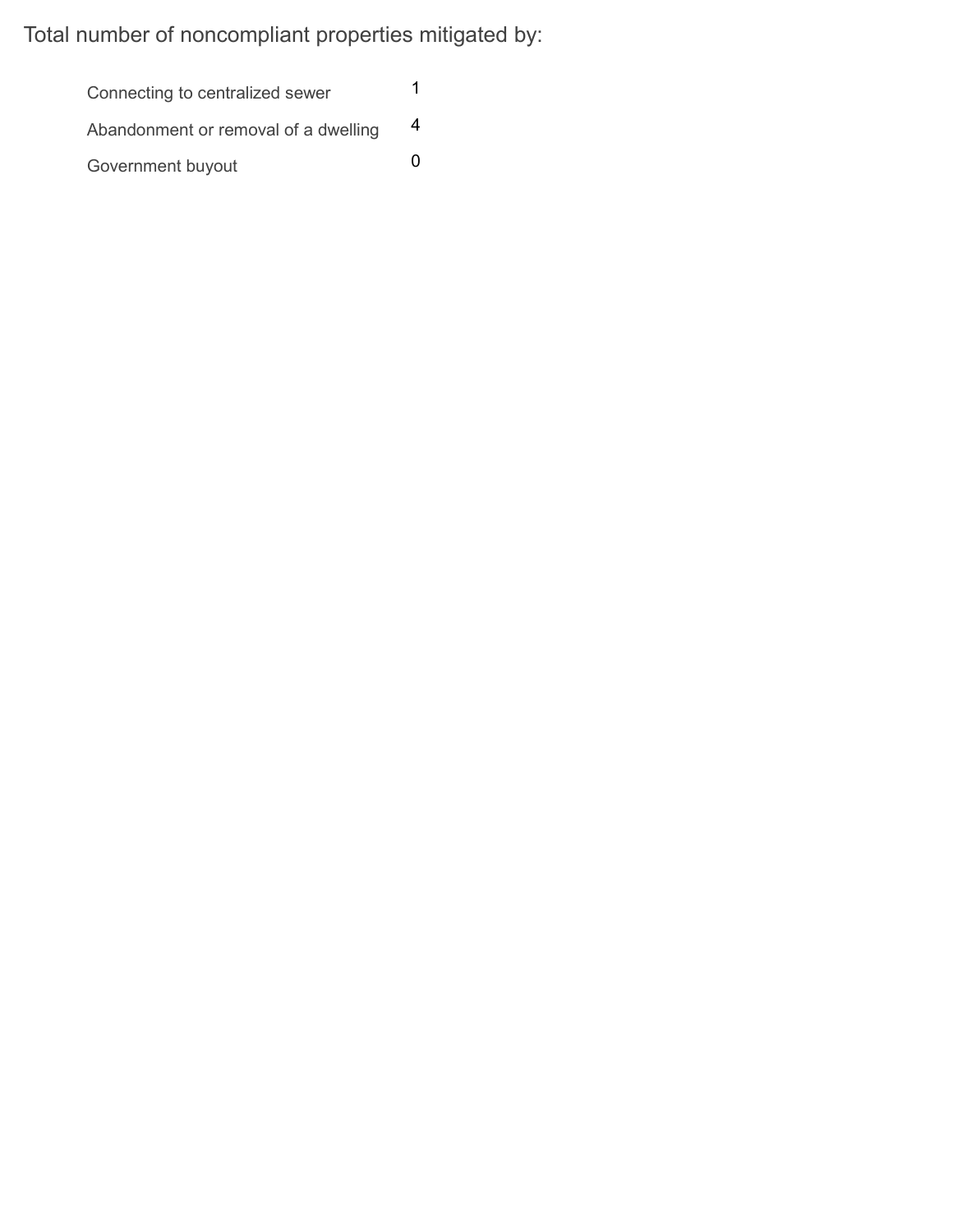Please specify the certified licensed inspectors authorized to conduct work on behalf of Watonwan County. Each LGU is required to have at least one inspector.

Use the SSTS Search Tool for certification numbers if needed.

Inspector #1:

Full Name David Haler

**Certification** Number Example: C12345 C9571

Would you like to add another?

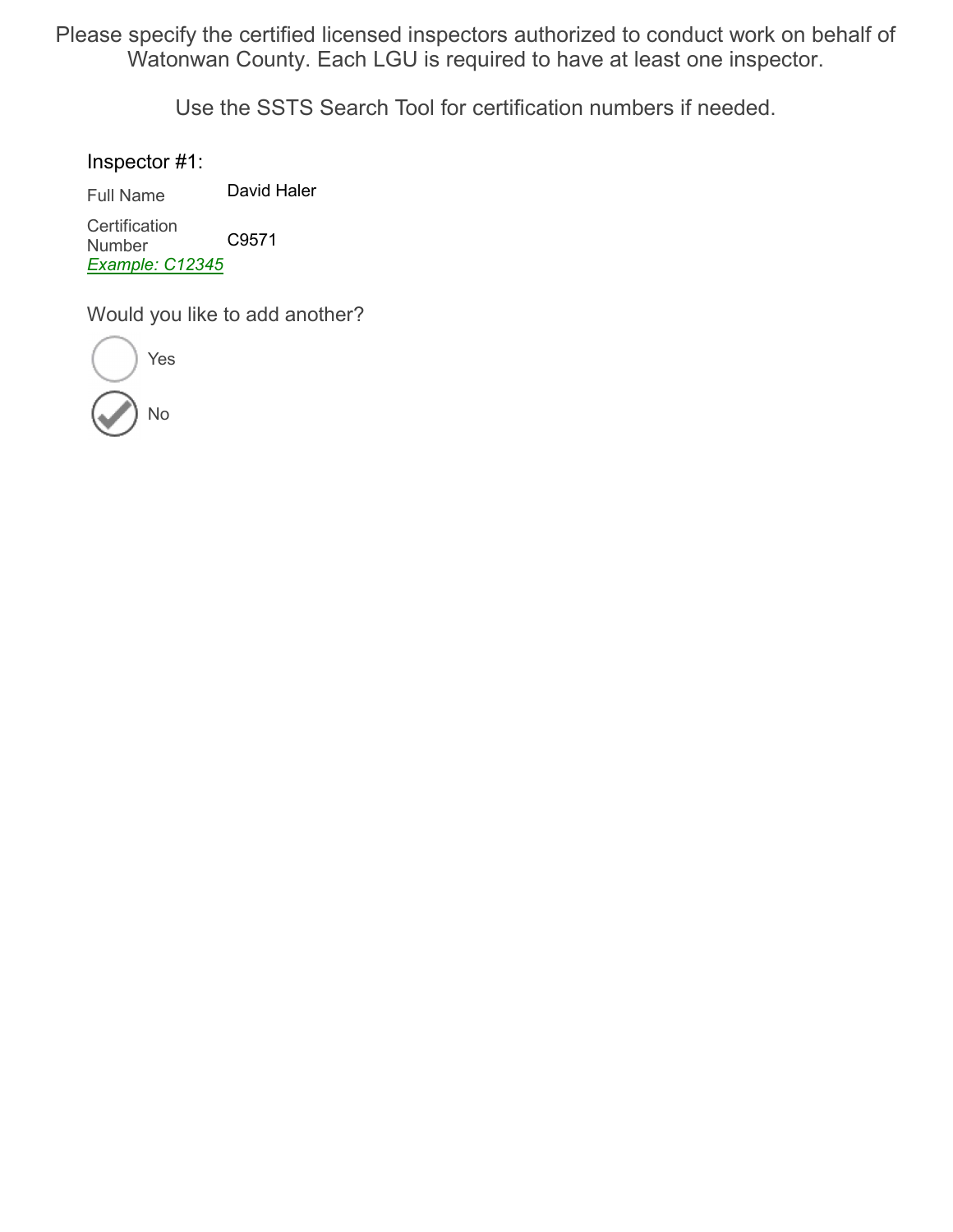# 2019 Tank Report

The MPCA uses this information for the administration of tank fees for licensed SSTS installers across the state. If there were new systems installed in Watonwan County last year, you must indicate the number of septic system/performance system tanks installed by each licensed installation business below. If there were not any systems installed by SSTS installers in Watonwan County last year, then select "No" at the bottom of this page.

Septic Tanks - include sewage and pump tanks and are counted per tank installed. Performance Tanks - include tanks from advanced treatment systems (Type IV) and are counted as one (1) tank per household system installed.

Do not include permitted systems that weren't yet installed. Tanks fees are only required for tanks actually installed during the previous calendar year.

 To verify license numbers according to business names, use the MPCA's SSTS Search Tool. \*\*\*DO NOT include the "L" in front of the license number." (Correct: 9999 Incorrect: L9999)\*\*\*

Note - we are no longer asking for verification on homeowner installations, just SSTS professionals.

\*\*\*\*PLEASE READ THE INSTRUCTIONS ABOVE BEFORE MOVING ON TO THE NEXT PAGE\*\*\*\*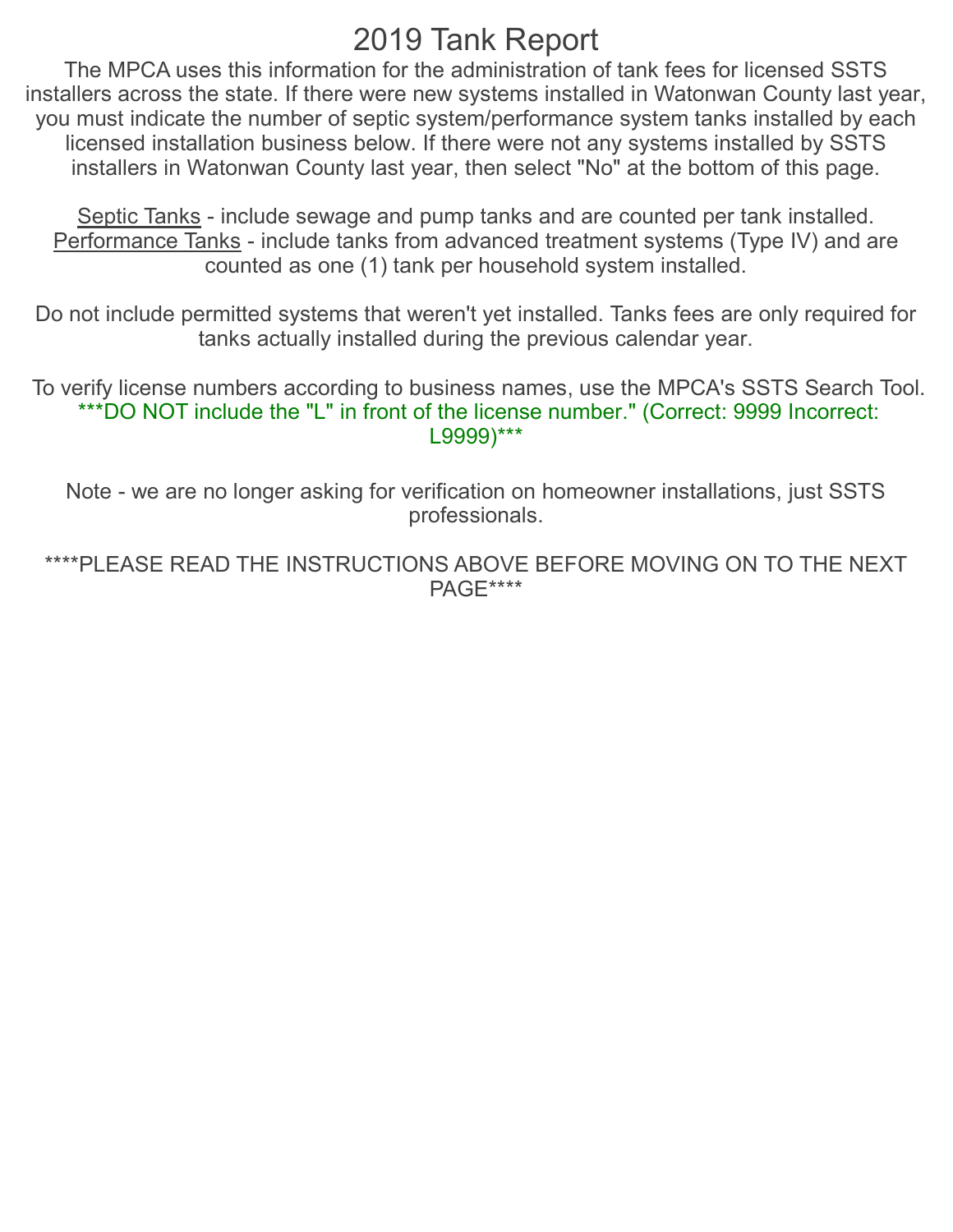License Number: 894

Number of Septic tanks installed: 1

```
Number of Performance systems: 
0
```
SSTS Search Tool

License Number: 3835

Number of Septic tanks installed: 2

Number of Performance systems: 0

SSTS Search Tool

License Number: 2377

Number of Septic tanks installed: 4

Number of Performance systems: 0

SSTS Search Tool

License Number: 551

Number of Septic tanks installed: 5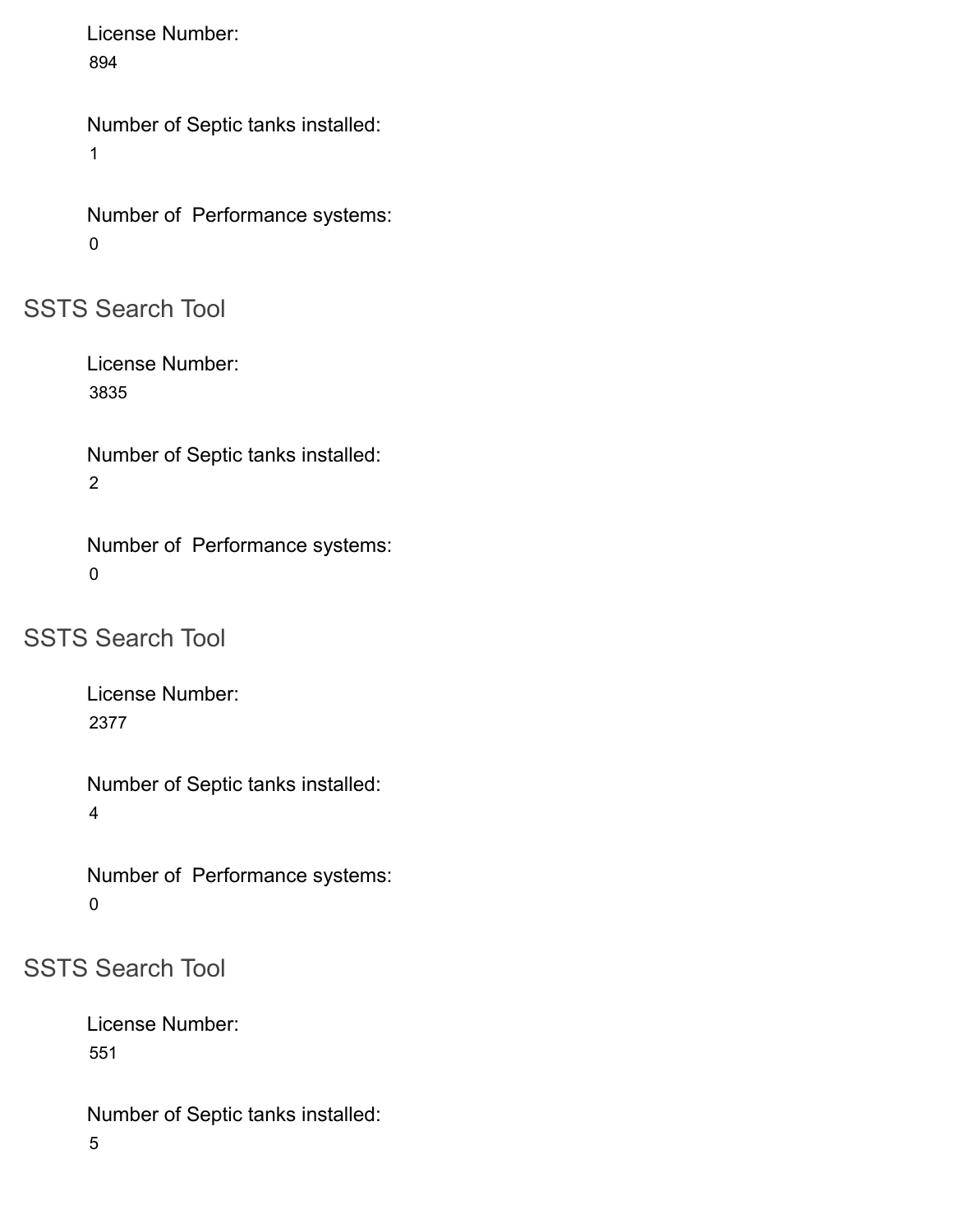```
Number of Performance systems: 
0
```
SSTS Search Tool

License Number: 310

Number of Septic tanks installed: 1

Number of Performance systems: 0

SSTS Search Tool

License Number: 290

Number of Septic tanks installed: 1

Number of Performance systems: 0

Do you have any more contractors to enter?

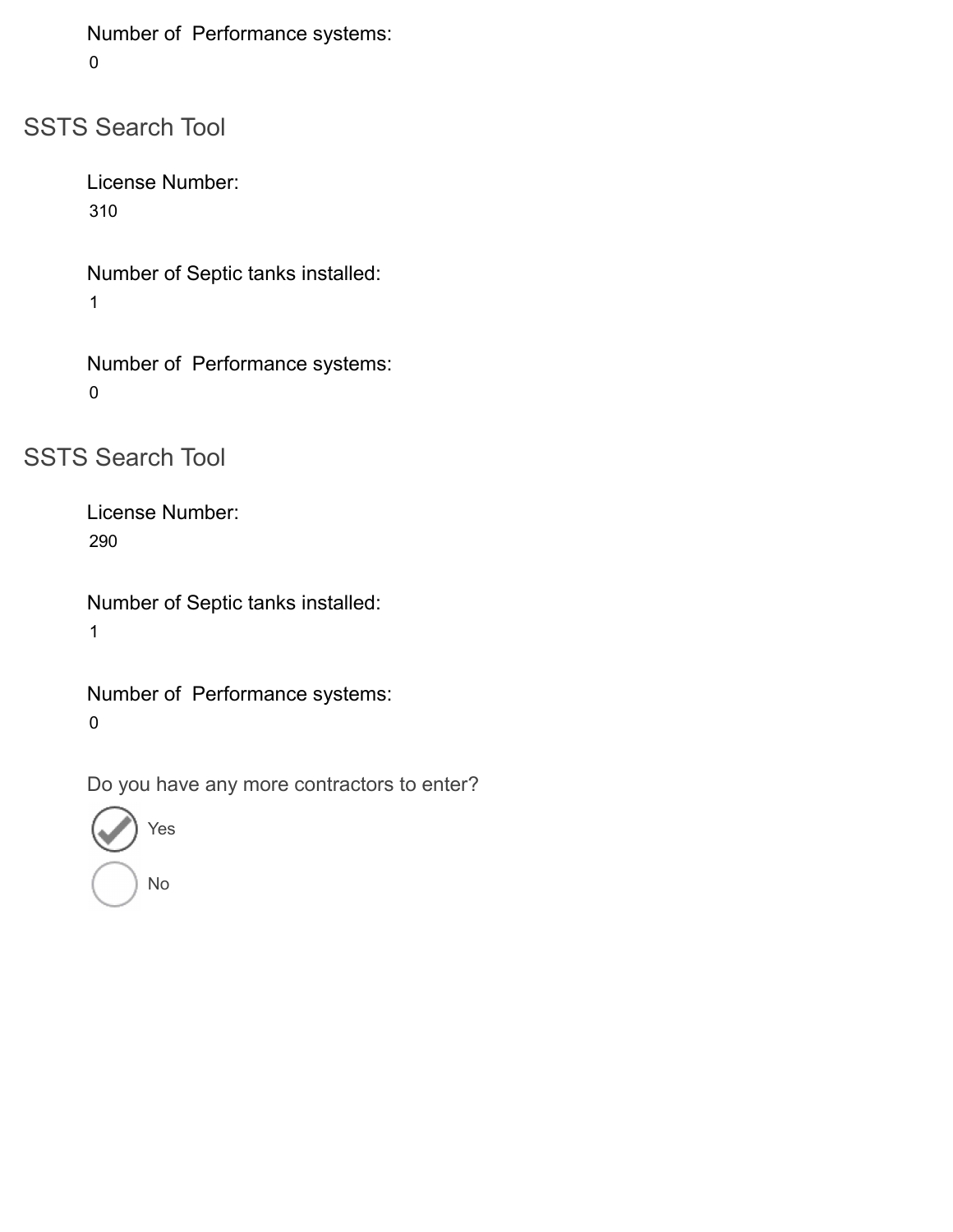#### SSTS Search Tool

License Number: 435

Number of Septic tanks installed: 1

Number of Performance systems: 0

SSTS Search Tool

License Number: 1617

Number of Septic tanks installed: 1

Number of Performance systems: 0

SSTS Search Tool

License Number: 2365

Number of Septic tanks installed: 2

Number of Performance systems: 0

SSTS Search Tool

License Number: 4051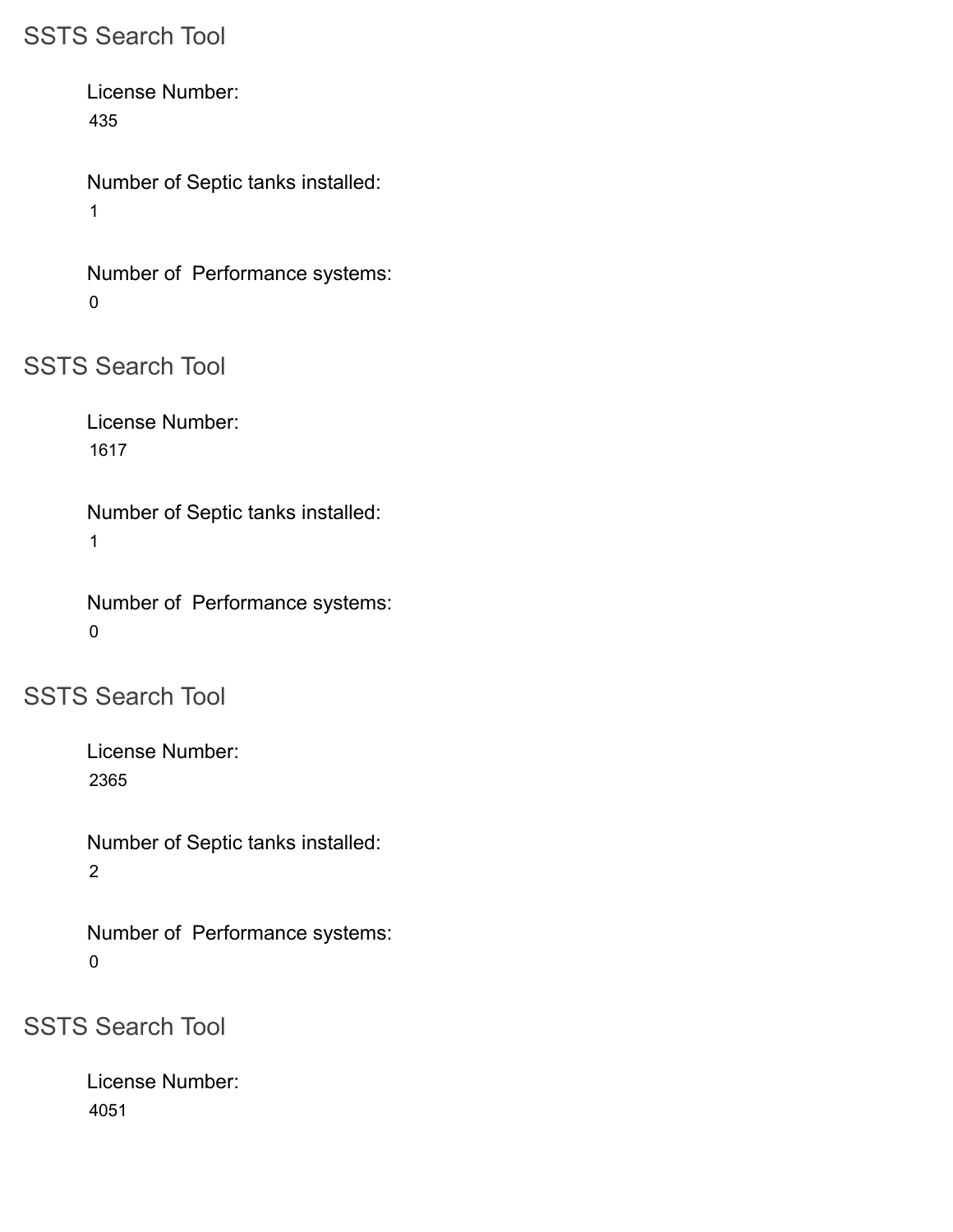Number of Septic tanks installed:

4

Number of Performance systems: 0

SSTS Search Tool

License Number:

Number of Septic tanks installed:

Number of Performance systems:

Do you have any more contractors to enter?